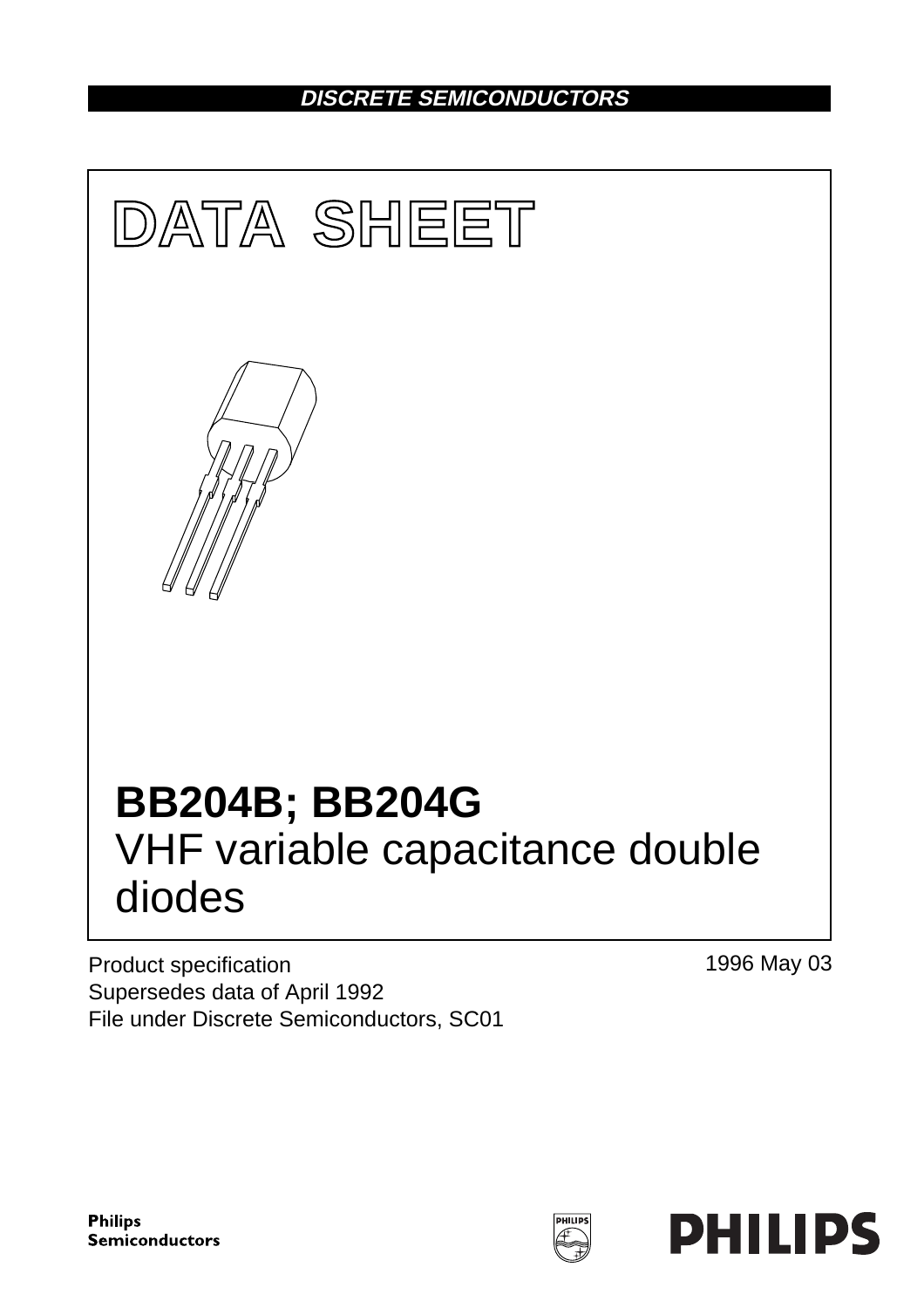**PINNING**

### **FEATURES**

- Selected capacitance ranges
- Leaded plastic package
- C30: 14 pF; ratio: 2.6.

#### **APPLICATIONS**

- Electronic tuning in FM radio applications
- VCO.

#### **DESCRIPTION**

The BB204B, BB204G are variable capacitance double diodes with common cathodes, fabricated in planar technology, and encapsulated in TO-92 variant leaded plastic packages.

| <b>PIN</b> | <b>DESCRIPTION</b> |
|------------|--------------------|
|            | anode (a1)         |
|            | common cathode     |
|            | anode (a2)         |



### **LIMITING VALUES**

In accordance with the Absolute Maximum Rating System (IEC 134).

| <b>SYMBOL</b>                | <b>PARAMETER</b>               | MIN.  | MAX.   | <b>UNIT</b> |  |  |  |
|------------------------------|--------------------------------|-------|--------|-------------|--|--|--|
| Per diode                    |                                |       |        |             |  |  |  |
| $V_R$                        | continuous reverse voltage     |       | 30     |             |  |  |  |
| $\mathsf{I}_\mathsf{F}$      | continuous forward current     |       | 100    | mA          |  |  |  |
| $^{\cdot}$ T $_{\text{stg}}$ | storage temperature            | $-55$ | $+100$ | °C          |  |  |  |
| Ti                           | operating junction temperature | $-55$ | $+100$ | °C          |  |  |  |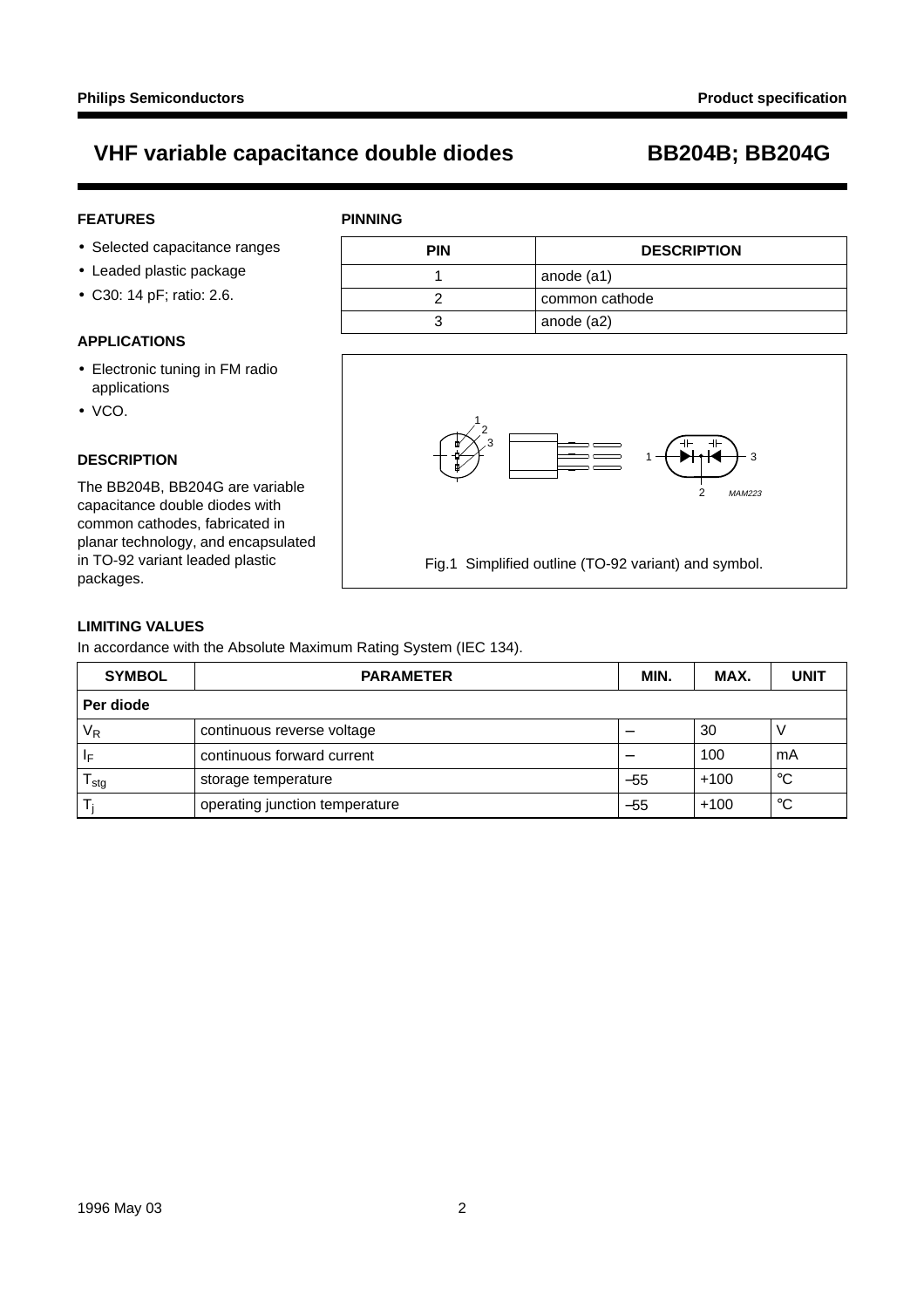### **ELECTRICAL CHARACTERISTICS**

 $T_i = 25 °C$ ; unless otherwise specified.

| <b>SYMBOL</b>           | <b>PARAMETER</b>        | <b>CONDITIONS</b>                                | MIN.                     | TYP. | MAX.                     | <b>UNIT</b> |
|-------------------------|-------------------------|--------------------------------------------------|--------------------------|------|--------------------------|-------------|
| Per diode               |                         |                                                  |                          |      |                          |             |
| $I_R$                   | reverse current         | $V_R$ = 30 V; see Fig.3                          | $\overline{\phantom{0}}$ | —    | 50                       | nA          |
|                         |                         | $V_R = 30 V$ ; T <sub>i</sub> = 85 °C; see Fig.3 | —                        |      | 300                      | nA          |
| $r_{\rm s}$             | diode series resistance | $f = 100$ MHz; note 1                            |                          | 0.2  | 0.4                      | $\Omega$    |
| $C_d$                   | diode capacitance       | see Figs 2 and 4                                 |                          |      |                          |             |
|                         | <b>BB204B</b>           | $V_R = 3 V$ ; f = 1 MHz                          | 37                       |      | 42                       | pF          |
|                         |                         | $V_R = 8 V$ ; f = 1 MHz                          | 24                       |      | 29                       | pF          |
|                         |                         | $V_R = 30 V$ ; f = 1 MHz                         | $\overline{\phantom{m}}$ | 14   |                          | pF          |
|                         | <b>BB204G</b>           | $V_R = 3 V$ ; f = 1 MHz                          | 34                       | —    | 39                       | pF          |
|                         |                         | $V_R = 8 V$ ; f = 1 MHz                          | 22                       |      | 27                       | pF          |
|                         |                         | $V_R = 30 V$ ; f = 1 MHz                         | $\qquad \qquad -$        | 14   | $\overline{\phantom{m}}$ | pF          |
| $C_{d(3V)}$             | capacitance ratio       | $= 1$ MHz                                        | 2.5                      | —    | 2.8                      |             |
| $\overline{C}_{d(30V)}$ |                         |                                                  |                          |      |                          |             |

### **Note**

1.  $V_R$  is the value at which  $C_d = 38$  pF.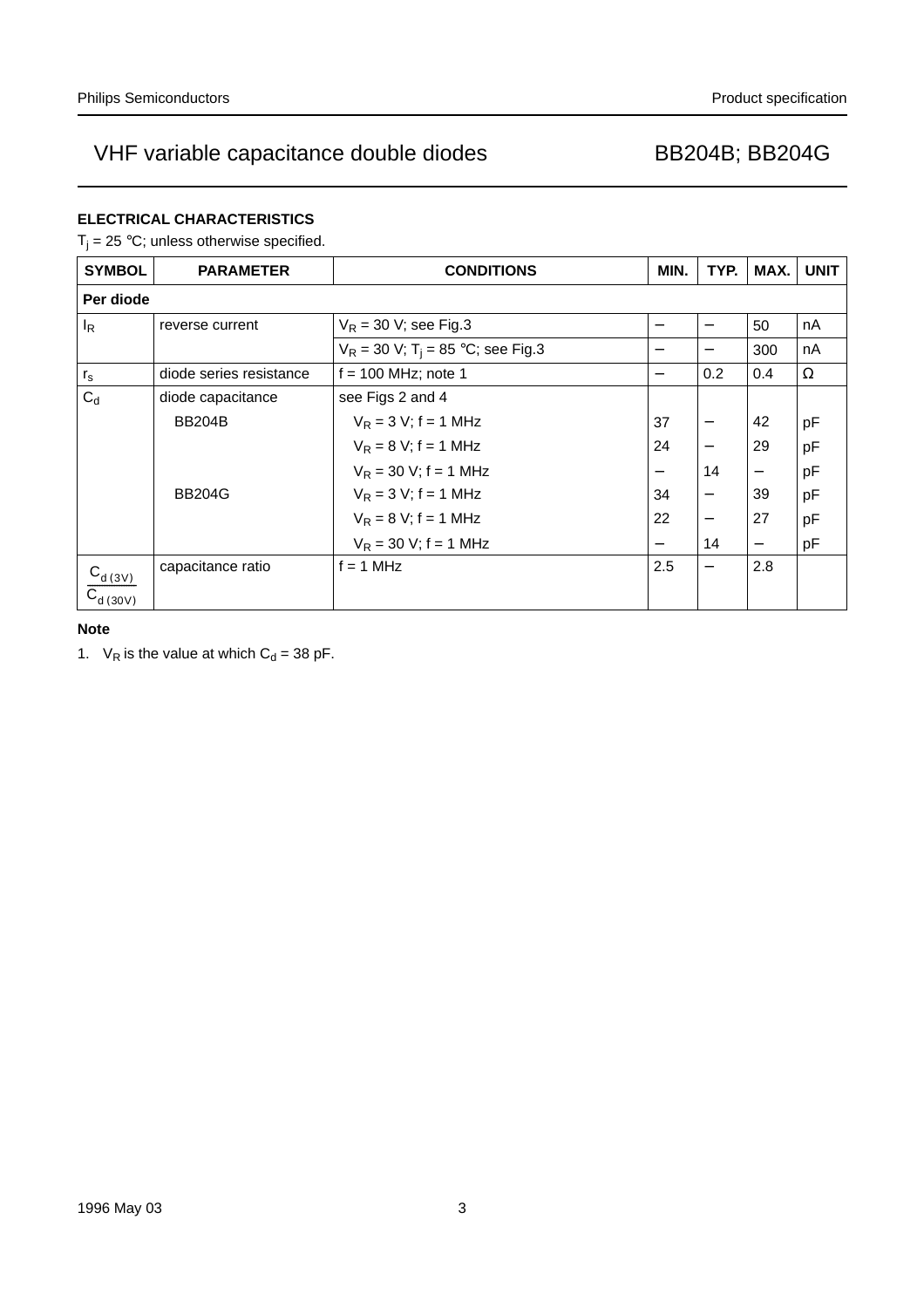### **GRAPHICAL DATA**